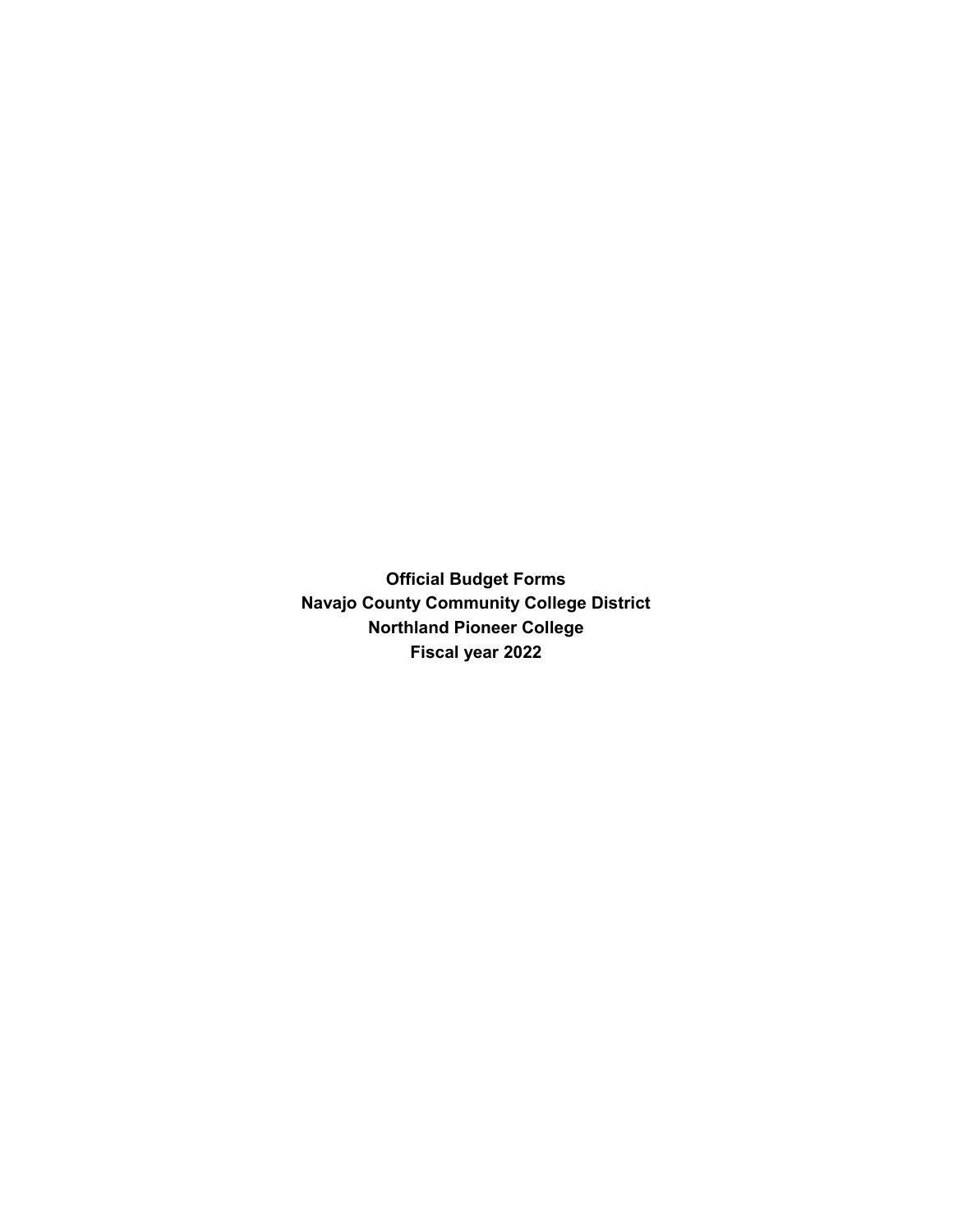## **Navajo County Community College District Northland Pioneer College Budget for fiscal year 2022 Summary of Budget Data**

|    |             |                                                                                                   |                       |                        |                | <b>Increase/Decrease</b><br>From budget 2021<br>To budget 2022 |  |              |  |
|----|-------------|---------------------------------------------------------------------------------------------------|-----------------------|------------------------|----------------|----------------------------------------------------------------|--|--------------|--|
|    |             |                                                                                                   | <b>Budget</b><br>2022 | <b>Budget</b><br>2021  |                | <b>Amount</b>                                                  |  | $\%$         |  |
|    |             | <b>Current General and Plant Funds</b>                                                            |                       |                        |                |                                                                |  |              |  |
|    | А.          | Expenditures:                                                                                     |                       |                        |                |                                                                |  |              |  |
|    |             | <b>Current General Fund</b>                                                                       | \$33,417,324          | 29,525,333             |                | 3,891,991                                                      |  | 13.2%        |  |
|    |             | <b>Unexpended Plant Fund</b>                                                                      | 17,154,100            | 14,334,800             |                | 2,819,300                                                      |  | 19.7%        |  |
|    |             | Retirement of indebtedness Plant Fund<br>Total                                                    | 0<br>\$ 50,571,424    | 43,860,133             |                | U<br>6,711,291                                                 |  | 15.3%        |  |
|    |             |                                                                                                   |                       |                        |                |                                                                |  |              |  |
|    | $B_{\cdot}$ | Expenditures Per Full-Time Student Equivalent (FTSE):                                             |                       |                        |                |                                                                |  |              |  |
|    |             | <b>Current General Fund</b>                                                                       | 16,238 /FTSE<br>\$    | \$<br>14,403 / FTSE \$ |                | 1,835 /FTSE                                                    |  | 12.7%        |  |
|    |             | <b>Unexpended Plant Fund</b>                                                                      | 8,335 /FTSE           | \$                     | 6,993 /FTSE \$ | 1,343 /FTSE                                                    |  | 19.2%        |  |
|    |             | Projected FTSE count                                                                              | 2,058                 | 2,050                  |                |                                                                |  |              |  |
| Ш. |             | Total all funds estimated personnel compensation                                                  |                       |                        |                |                                                                |  |              |  |
|    |             | Employee salaries and hourly costs                                                                | \$17,095,294          | \$16,129,077           |                | 966,217                                                        |  | 6.0%         |  |
|    |             | Retirement costs                                                                                  | 1,860,234             | 1,822,811              |                | 37,423                                                         |  | 2.1%         |  |
|    |             | Healthcare costs                                                                                  | 2,023,272             | 1,906,128              |                | 117, 144                                                       |  | 6.1%         |  |
|    |             | Other benefit costs                                                                               | 1,552,652             | 1,454,184              |                | 98,468                                                         |  | 6.8%         |  |
|    |             | Total                                                                                             | 22,531,452            | 21,312,200             |                | \$<br>1,219,252                                                |  | 5.7%         |  |
|    |             | III. Summary of primary and secondary property tax levies and rates                               |                       |                        |                |                                                                |  |              |  |
|    |             | A. Amount levied:                                                                                 |                       |                        |                |                                                                |  |              |  |
|    |             | Primary tax levy                                                                                  | 15,955,424            | 15,726,233             |                | \$<br>229,191                                                  |  | 1.5%         |  |
|    |             | Property tax judgment                                                                             | 0                     | 0                      |                | 0                                                              |  |              |  |
|    |             | Secondary tax levy                                                                                | $\Omega$              | $\Omega$               |                | 0                                                              |  |              |  |
|    |             | <b>Total levy</b>                                                                                 | 15,955,424            | 15,726,233             |                | 229,191                                                        |  | 1.5%         |  |
|    | В.          | Rates per \$100 net assessed valuation:                                                           |                       |                        |                |                                                                |  |              |  |
|    |             | Primary tax rate                                                                                  | 1.7505                | 1.7827                 |                | (0.0322)                                                       |  | $-1.8%$      |  |
|    |             | Property tax judgment                                                                             |                       |                        |                | 0.0000                                                         |  |              |  |
|    |             | Secondary tax rate<br>Total rate                                                                  | 1.7505                | 1.7827                 |                | 0.0000                                                         |  | $-1.8%$      |  |
|    |             |                                                                                                   |                       |                        |                | (0.0322)                                                       |  |              |  |
|    |             | IV. Maximum allowable primary property tax levy for fiscal year 2022 pursuant to A.R.S. §42-17051 |                       |                        |                |                                                                |  | \$17,018,207 |  |

V. Amount received from primary property taxes in fiscal year 2021 in excess of the maximum allowable amount  $\quad$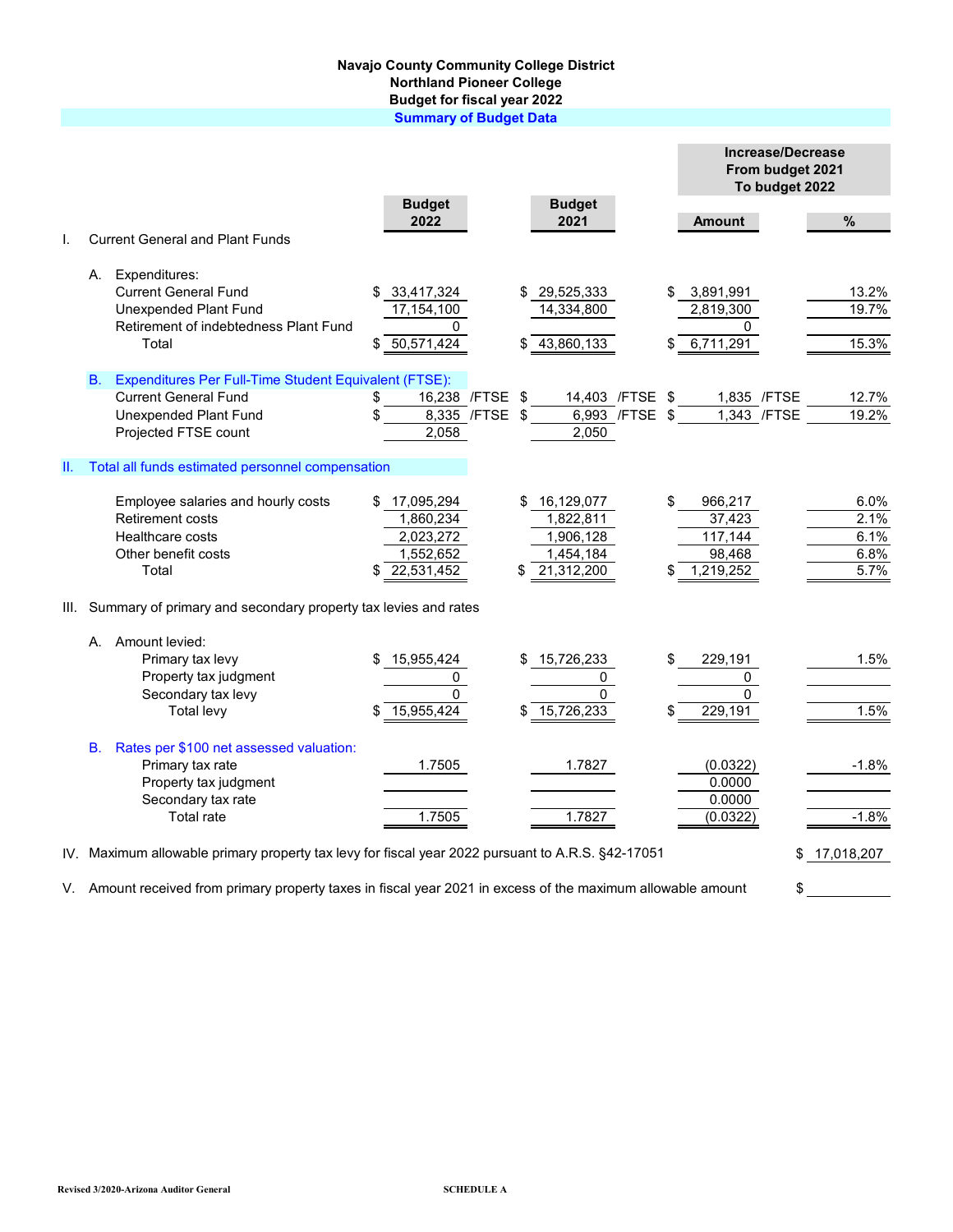## **Navajo County Community College District Northland Pioneer College Budget for fiscal year 2022 Resources**

|                                                     |                 | <b>Current funds</b>      |                | <b>Plant Fund</b>     |                 |                    |                              |                  |               |
|-----------------------------------------------------|-----------------|---------------------------|----------------|-----------------------|-----------------|--------------------|------------------------------|------------------|---------------|
|                                                     | General         | Restricted                | Auxiliary      | Unexpended            | Retirement of   | Other              | Total                        | Total            | $\frac{0}{0}$ |
|                                                     | Fund            | Fund                      | Fund           | <b>Plant Fund</b>     | indebtedness    | funds              | all funds                    | all funds        | Increase/     |
|                                                     | 2022            | 2022                      | 2022           | 2022                  | 2022            | 2022               | 2022                         | 2021             | Decrease      |
| <b>Beginning balances-July 1*</b>                   |                 |                           |                |                       |                 |                    |                              |                  |               |
| Restricted                                          | \$              | \$                        | \$             | \$                    | \$              | \$                 | \$<br>$\mathbf 0$            | \$               | 0.0%          |
| Unrestricted                                        | 54,000,000      |                           |                | 28,500,000            |                 |                    | 82,500,000                   | 71,000,000       | 16.2%         |
| Total beginning balances                            | 54,000,000      | $\Omega$<br>\$            | \$<br>$\Omega$ | 28,500,000<br>\$      | \$<br>$\Omega$  | \$<br>$\mathbf{0}$ | 82,500,000<br>\$             | \$71,000,000     | 16.2%         |
| Revenues and other inflows                          |                 |                           |                |                       |                 |                    |                              |                  |               |
| Student tuition and fees                            |                 |                           |                |                       |                 |                    |                              |                  |               |
| General tuition                                     | 3,850,000<br>\$ | \$                        | \$             | \$                    | \$              | \$                 | \$<br>3,850,000              | \$<br>2,050,000  | 87.8%         |
| Out-of-district tuition                             |                 |                           |                |                       |                 |                    | 0                            |                  | 0.0%          |
| Out-of-State tuition                                |                 |                           |                |                       |                 |                    | $\Omega$                     | 50.000           | $-100.0%$     |
| Student fees                                        | 50,000          |                           |                |                       |                 |                    | 50,000                       | 500,000          | $-90.0%$      |
| Tuition and fee remissions or waivers               | 500,000         |                           |                |                       |                 |                    | 500,000                      |                  |               |
| State appropriations                                |                 |                           |                |                       |                 |                    |                              |                  |               |
| Maintenance support                                 | 1,511,700       |                           |                |                       |                 |                    | 1,511,700                    | 1,554,800        | $-2.8%$       |
| Equalization aid                                    | 9,171,000       |                           |                |                       |                 |                    | 9.171.000                    | 8,444,300        | 8.6%          |
| <b>STEM Workforce</b>                               |                 |                           |                | 319,700               |                 |                    | 319,700                      |                  |               |
| Rural Community College Aid                         | 1,153,600       |                           |                |                       |                 |                    | 1,153,600                    | 334,800          | 244.6%        |
| Property taxes                                      |                 |                           |                |                       |                 |                    |                              |                  |               |
| Primary tax levy                                    | 15,955,424      |                           |                |                       |                 |                    | 15,955,424                   | 15,726,233       | 1.5%          |
| Secondary tax levy                                  |                 |                           |                |                       |                 |                    | $\Omega$                     |                  | 0.0%          |
| Gifts, grants, and contracts                        | 2,000,000       | 7,250,000                 |                |                       |                 |                    | 9,250,000                    | 7,000,000        | 32.1%         |
| Sales and services                                  |                 |                           |                |                       |                 |                    | $\Omega$                     |                  | 0.0%          |
| Investment income                                   | 500,000         |                           |                |                       |                 |                    | 500,000                      | 500,000          | 0.0%          |
| State shared sales tax (Prop 301)                   |                 | 500,000                   | 150,000        |                       |                 |                    | 650,000                      | 400,000          | 62.5%         |
| Smart and Safe Act (Prop 207)                       |                 | 500,000                   |                |                       |                 |                    | 500,000                      | $\Omega$         |               |
| Other revenues                                      | 200,000         |                           |                |                       |                 |                    | 200,000                      | 500,000          | $-60.0%$      |
| Proceeds from sale of bonds                         |                 |                           |                |                       |                 |                    | 0                            |                  | 0.0%          |
| <b>Total Revenues and Other Inflows</b>             | 34,891,724      | $8,250,000$ \$            | 150,000 \$     | 319,700 \$            | 0 <sup>15</sup> | 0 <sup>15</sup>    | 43,611,424                   | 37,060,133       | 17.7%         |
| <b>Transfers</b>                                    |                 |                           |                |                       |                 |                    |                              |                  |               |
| Transfers in                                        |                 | 500,000                   | 200,000        | 4,294,400             |                 |                    | 4,994,400                    | 2,900,000        | 72.2%         |
| (Transfers out)                                     | (3,674,400)     | (1,320,000)               |                |                       |                 |                    | (4,994,400)                  | (2,900,000)      | 72.2%         |
| <b>Total transfers</b>                              | (3,674,400)     | (820,000)                 | 200,000        | 4,294,400             | $\mathbf{0}$    | $\mathbf{0}$       | 0                            | $\Omega$         | 0.0%          |
| Reduction for amounts reserved for future           |                 |                           |                |                       |                 |                    |                              |                  |               |
| budget year expenditures:                           |                 |                           |                |                       |                 |                    |                              |                  |               |
| Maintained for future financial stability           | (29, 525, 333)  |                           |                |                       |                 |                    | (29, 525, 333)               | (28, 729, 200)   | 2.8%          |
| Maintained for future capital acquisitions/projects |                 |                           |                | (10,000,000)          |                 |                    | (10,000,000)                 | (14,000,000)     | $-28.6%$      |
| Maintained for future debt retirement               |                 |                           |                |                       |                 |                    | 0                            | $\Omega$         | 0.0%          |
| Maintained for grants or scholarships               |                 |                           |                |                       |                 |                    | $\Omega$                     | 2,000,000        | $-100.0%$     |
| Fund Balance - Unrestricted                         | (24, 474, 667)  |                           |                | (18,500,000)          |                 |                    | (42, 974, 667)               | (16, 270, 800)   | 164.1%        |
| <b>Fund Balance</b>                                 | 2,200,000       |                           |                | 12,540,000            |                 |                    | 14,740,000                   |                  |               |
| Total resources available for the budget year       | \$              | $33,417,324$ \$ 7,430,000 | \$<br>350.000  | $17,154,100$ \$<br>\$ | $\Omega$        | \$                 | $\overline{0}$ \$ 58,351,424 | 51.060.133<br>\$ | 14.3%         |

\*These amounts exclude amounts not in spendable form (i.e., prepaids, inventories, and capital assets) or amounts legally or contractually required to be maintained intact.